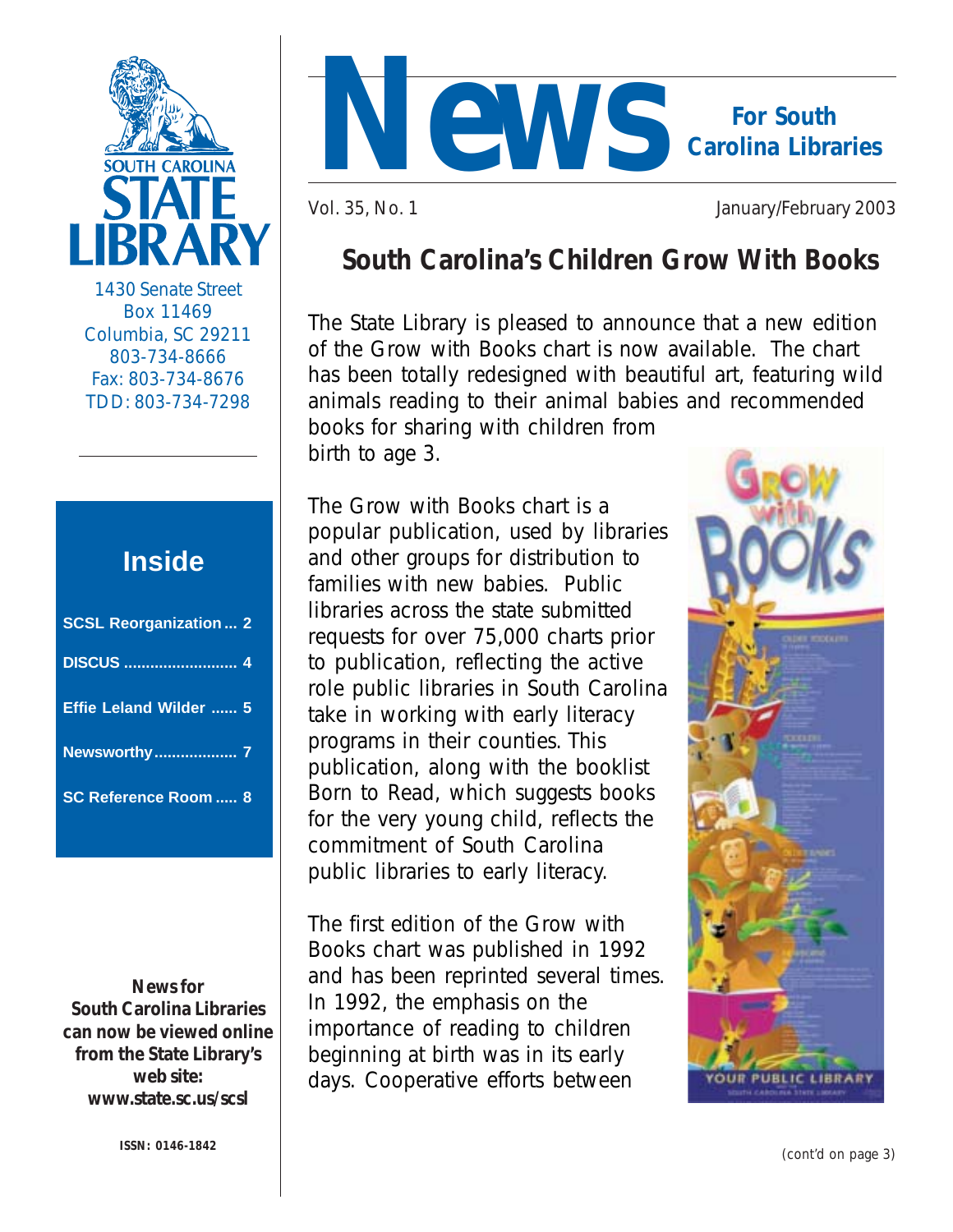# FROM THE DIRECTOR…… James B. Johnson, Jr.



My director's columns are usually about budget concerns and other legislative issues, public library programs, DISCUS—South Carolina's Virtual Library, and matters of statewide importance. I would like to depart from this pattern and use this column, as legislators are fond of saying, for a point of personal privilege.

. The State Library this month is bidding deputy director John Landrum farewell. John has been a loyal member of the State Library's staff for over 35 years and a colleague and friend of mine for over 30



years. We have witnessed many changes during this period. For the past twelve years, we have served as a team to lead the State Library into the 21<sup>st</sup> Century. His enthusiasm and vision for the role libraries can play in the lives of our citizens has not diminished with time.

John has been a mainstay of South Carolina's library community. He served a term as president of the South Carolina Library Association and has retained a tremendous interest in that organization. They honored him by naming him Librarian of the Year. Many librarians, trustees, and friends call upon him for advice, and often a shoulder to cry on. John is never too busy to help others.

There is not enough space here to begin to list John's many

accomplishments. South Carolina's libraries benefited from his presence; South Carolina's libraries will miss him. I know all of you join me in wishing John a long, happy, and well-deserved retirement.

## **Reorganization Changes the Line-Up at SCSL**

The State Library is making big changes in the New Year, beginning with a reorganization plan. Effective January 1, 2003, many State Library staff members will find themselves with new titles and duties. Guynell Williams will be the Director of Planning, Networking and Grant Management; Margie Herron will be Special Projects Consultant; and Chris Yates will be the Director of Talking Book Services.

Library Development is getting a name change to Library Development Services, reflecting an expansion of service to all types of libraries in the state, with Dr. Curtis Rogers as department head. Two members of Information Services will be moving into the department as new consultants: Deborah Hotchkiss as the Continuing Education Coordinator, and Felicia Vereen as Automation Consultant.

Information Services' Mary Morgan will be taking on the task of coordinating the state and federal documents programs.

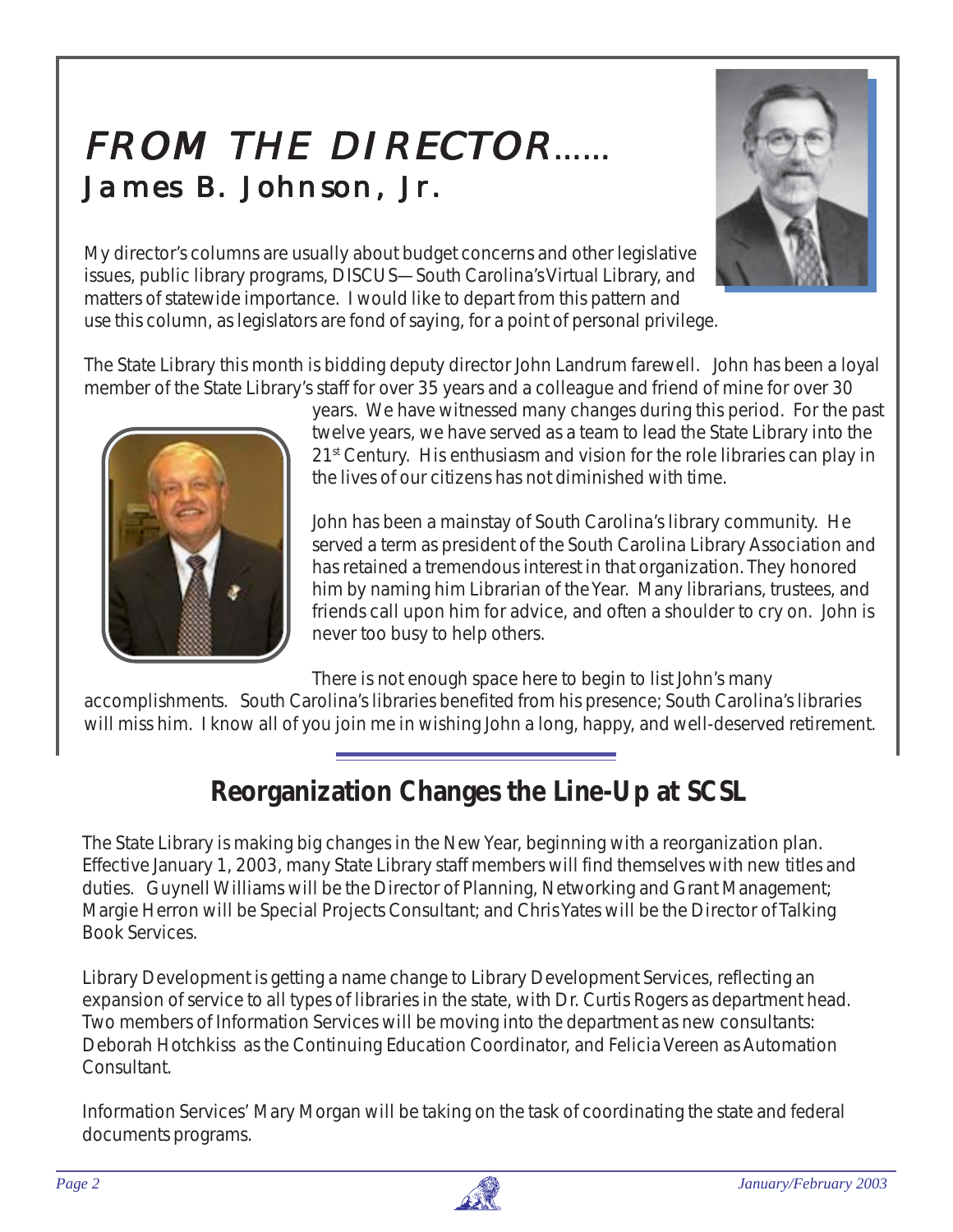# Pee Dee Storytelling Festival Draws over 2,000 Children

The 5<sup>th</sup> Annual Pee Dee Storytelling Festival, held December 11-12, drew over 2000 third-graders from Florence County and Marion County schools for its Wednesday morning performances and 160 for the Wednesday evening performance from Emmy-winner Bobby Norfolk. Audience members enjoyed stories, songs, and magic from Sean Driscoll and Barbara Cheeseboro, and some attendees participated in the activities, providing sound effects and playing instruments. The free performances are sponsored by local businesses, but organized and planned by Paula Childers, Children's Librarian at Florence County Library, who wanted to bring the festival to her area after attending a national storytelling festival in Tennessee nearly five years ago. "We are trying to introduce the art of storytelling to third grade students in the Florence area," Childers told the *Florence Morning News*. "Most children have had stories read to them, but have not experienced the art of

storytelling." The festival is made successful by the hard work and cooperation of the Florence County Library, Marion County Library, Francis Marion University, and the Florence and Marion County school districts.



*School children get a chance to participate in the festivities at the Pee Dee Storytelling Festival*



#### *South Carolina's Children.....(cont'd from page 1)*

○○○○○○○○○○○○○○○○○○○○○○○

community groups to promote early literacy, such as *Born to Read* were just starting to develop across the state. The requests for the grow charts came not only from public libraries but from organizations and agencies across South Carolina that were working to encourage parents to read to their very young children in order to develop strong pre-literacy skills. Idaho, Delaware, and Ohio followed South Carolina's lead and reprinted the first edition for use in their states.

The *Grow with Books* chart is one of our most important publications, reaching out across the state to new parents with a powerful message that reading to babies from birth can help them learn to love books and be ready to learn to read by the time they begin school. "We are pleased to be able to make this new edition available to new parents in South Carolina," says James B. Johnson, Jr., Director of the South Carolina State Library.

Organizations and individuals may request copies through their public library.

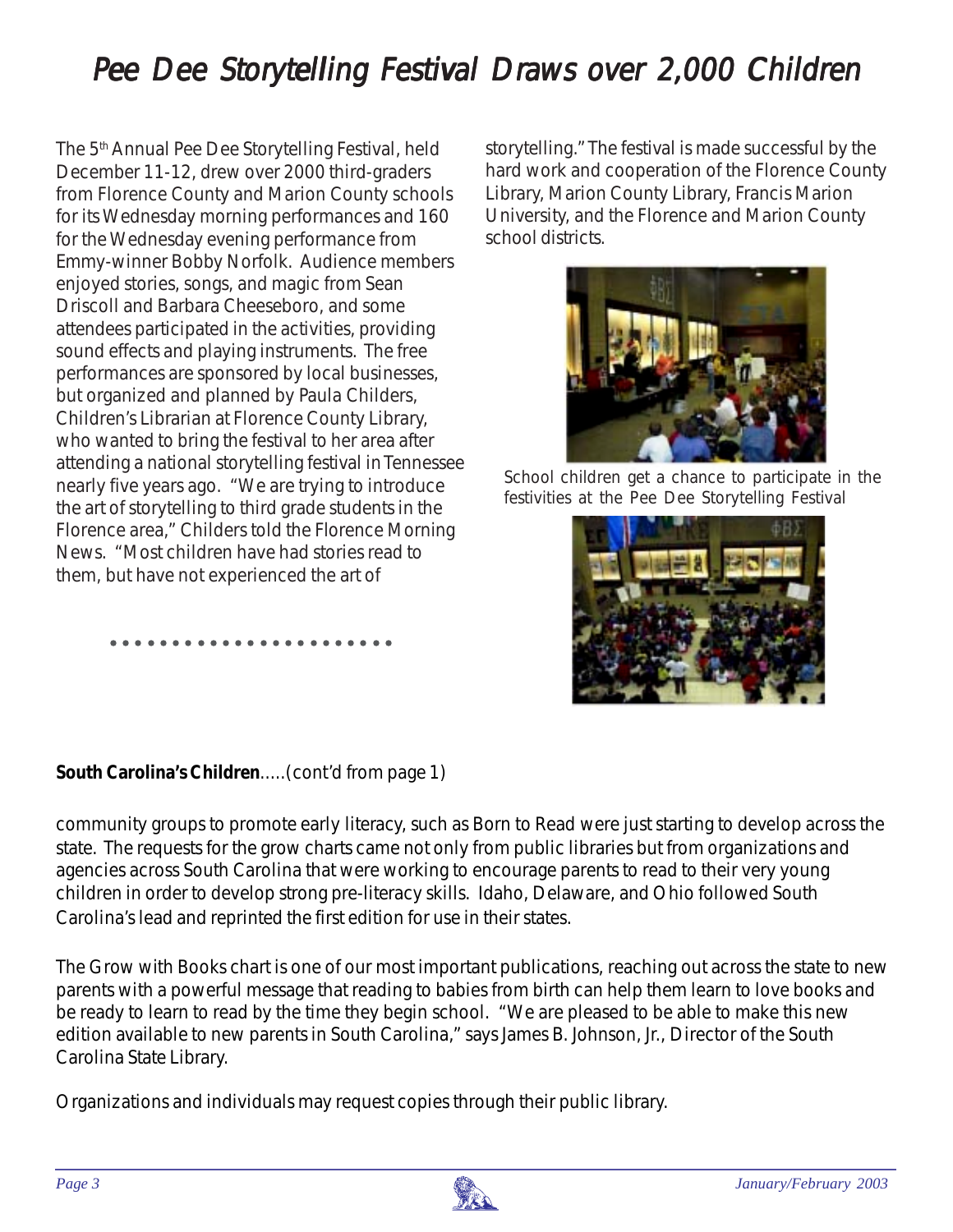

Pat Fratangelo is determined to spread the word about "DISCUS - South Carolina's Virtual Library." But not single handedly.

Fratangelo, the new DISCUS Training & Support Librarian at SCSL, is planning an invigorated and restructured training program aimed at preparing the state's librarians and school media specialists to use DISCUS databases and then teach their own patrons and staff, a "train the trainer" approach.

"DISCUS is exciting - it provides South Carolinians with access to vast amounts of high quality information, supports education, furthers lifelong learning, and enables an informed citizenry, all of which promote the future of freedom and democracy," said Fratangelo.



As a former Peace Corps Volunteer in Uzbekistan, she knows whereof she speaks. "The existence of information and the right to access it are the foundation of democracy!" she said. "I learned that while living in an information-deprived former Soviet republic. In a lifetime, most people in the world will never have access to the wealth of information available to us daily through DISCUS."

The revamped DISCUS training program at SCSL includes: a wider variety of training, beginner and advanced-level sessions, new offerings such as "Introduction to DISCUS" and "DISCUS is for Kids, Too," and a certificate program for those who attend workshops on all DISCUS databases and then train others.

### **DISCUS Did You Know?**

Longing to be well read? Haven't yet fit reading works such as Things Fall Apart by Chinua Achebe, Kawabata Yasunari's Beauty and Sadness, or the ancient The Epic of Gilgamesh into your schedule? You are behind on your lifetime reading! Those works and 130 others are listed in the "New Lifetime Reading Plan" compiled by Clifton Fadiman and John S. Major and can guide you through the maze of literature classics.

Brought to you by DISCUS, through SIRS Knowledge Source, the Plan is based on the assumption that an important aspect of one's lifetime is the reading of books of such high quality that they can be savored and become an integral part of your life. Reading all 133 recommended books could take fifty years, so there is no time to lose!

Log on to DISCUS (www.scdiscus.org) and select SIRS Knowledge Source. Click on the "Database Features" tab near the top of the page. In the third column, under "SIRS Renaissance," select "Literary Corner" and then "The New Lifetime Reading Plan." Choose the Book Annotations link for the list or Going Further for a guide to an additional 100 20th-century writers. Put on those reading glasses! You're in for a lifetime of wonderful reading.

**For more information about DISCUS, visit the DISCUS web site: http://www.scdiscus.org or contact: Mary Bull, DISCUS Project Director, (803) 737-7736 or email: mary@leo.scsl.state.sc.us**

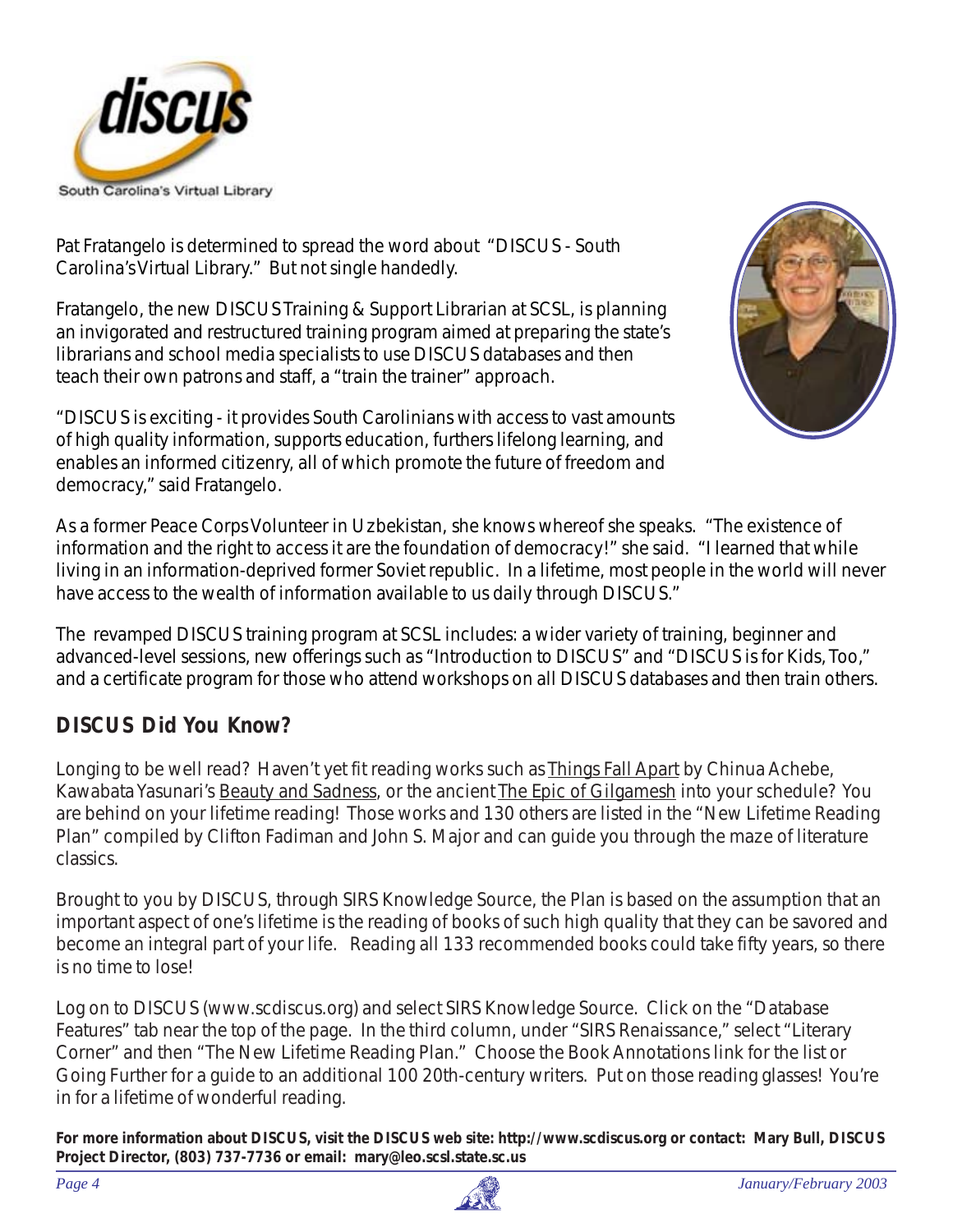

## **"Miss" Effie and talking books…**

93-year-old author Effie Leland Wilder has been a talking books reader since 1999. A charming and witty lady, she is the renowned author of several fictionalized books set at the nursing home where she lives in Summerville, South Carolina. Featuring the alter ego Hattie McNair, these stories recount the events at the Southern nursing home and the humorous memories of the aged residents who live there. Not only is "Miss" Effie popular among print readers, but talking books readers never tire of reading about the residents of

the FairAcres retirement community. Wilder has lived in Summerville for over fifty years, and her five FairAcres books have sold more than 750,000 regular and large-print copies.

The Library of Congress, National Library Service for the Blind and Physically Handicapped (NLS), has recorded two of Wilder's books. NLS recordings are available to eligible talking books readers all over the country and internationally through the NLS interlibrary loan service.

During an impromptu telephone interview, Wilder recounted that she was surprised and delighted when one day a talking book arrived by mail and she later discovered that it was her own work. "Well, I'm 93 years old you know, and I can't see …anyway, I never know what a book is until I put it in my cassette player. I was just delighted when the narrator said 'Out to Pasture, But Not over the Hill, by Effie Leland Wilder'. But a Yankee was reading my book, and she mispronounced kudzu!" said Wilder with an endearing chuckle and her usual Southern charm and grace.

Wilder, a 1994 recipient of the Order of the Palmetto, South Carolina's highest award, for her philanthropic work, has authored:

- ! Oh, My Goodness! : More Surprises from FairAcres. Atlanta: Peachtree Publishers, 2001.
- ! One More Time—Just for the Fun of It!: Notes from FairAcres. Atlanta: Peachtree Publishers, 1999
- ! Older but Wilder: More Notes from the Pasture. Atlanta: Peachtree Publishers, 1998.
- ! Over What Hill? : Notes from the Pasture. Atlanta: Peachtree Publishers, 1996. *[Talking Book # RC 45171]*
- ! Out to Pasture, But not over the Hill. Atlanta: Peachtree Publishers, 1995. *[Talking Book # RC 41599]*
- **EXECT:** Terse Verse (Risible Rhymes), privately printed, 1988.
- Tales and Taradiddles, privately printed, 1976.
- ! (Co-author) Pawley's Island: A Living Legend. Columbia: State Printing Co. , 1972. *[Talking Book # CBC 177 ]*
- ! Henry Woodward: Forgotten Man of American History. Columbia: Sandlapper Press, 1970.

"I just enjoy talking books so much," said Wilder, "but sometimes I don't always get the books I like. Even so, I don't know what I'd do without these marvelous talking books." When asked if the library may include a feature article on her in its next newsletter issue, "Miss" Effie responded, "I'll be so pleased and delighted if you do a story on me and don't forget to mention my books! Of course, they're not really literature, but they are good when you just need to laugh, and we all need to laugh."

The South Carolina State Library is more than pleased that this distinguished and inspiring author is one of its most avid users and promoters of talking books. The Talking Books Services program is available to all South Carolinians unable to use regular print due to a visual or physical disability. All of Effie Leland Wilder's books are available in the print collection of the South Carolina State Library and three are available through the Talking Book Services program. "Miss" Effie has suggested, in her usual genteel manner, that NLS should record all of her books, and she is, of course, correct. Stay tuned…

**Guynell Williams, Director, Planning, Networking & Grants Management, South Carolina State Library, Email:** *guynell@leo.scsl.state.sc.us***; Phone: 803-734-4619.**

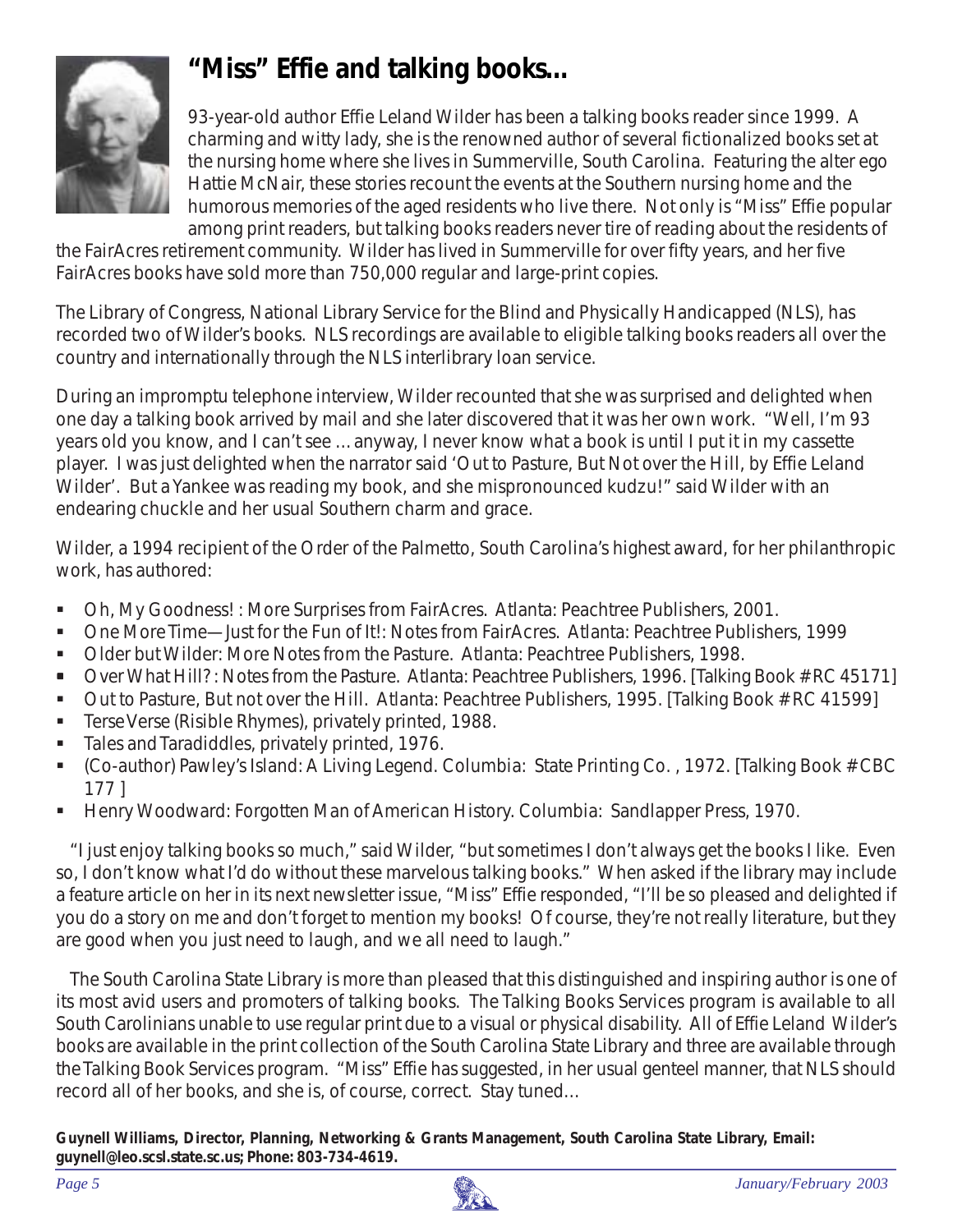## **State Library Releases New Publication to Promote Books and Reading**

 $\frac{1}{2}$  on the application form. The application process for  $\frac{1}{2}$  and  $\frac{1}{2}$  application process for  $\frac{1}{2}$  and  $\frac{1}{2}$  and  $\frac{1}{2}$  and  $\frac{1}{2}$  and  $\frac{1}{2}$  and  $\frac{1}{2}$  and  $\frac{1}{2}$  and  $\frac{1}{2}$  an  $\frac{1}{2}$  telecomm service discounts does not require a technology plan.  $t$  and a value  $t$  to see the spending and  $t$  and  $t$  are  $t$  to say to say to say to say that  $t$ A booklist, *100 Picture Books for Preschool Children* has been released by the State Library. Books by a committee of children's librarians from across the state. Every public library in South Carolina has these books thanks to an LSTA grant awarded to each public library system in the state by the State Library, which allowed libraries to purchase copies of the books for all locations.



The booklist committee tried to select not only some of the great picture books of the past but also more recent titles that they believed will stand the test of time. The booklist is part of the Read for Success series of booklists.

#### **Chapin Memorial Library Cranes travel to Colombia, South America**

Origami paper cranes created by children at the Chapin Memorial Library in Myrtle Beach traveled all the way to Columbia, South America after a stop in Santa Fe, New Mexico. The journey began when fifty children in grades 4-9 participated in a cooperative program between the Library and the Franklin Burroughs-Simeon Chapin Art Museum. During the four week program, the children learned to write haiku, make sushi, Taiko drumming and sumi-e brush painting, and collectively folded over 1300 cranes, some of which had haiku about peace and health penned on the inner side of the paper. Teen volunteers helped to string the cranes in groups of fifty to make a colorful sculpture. The children voted to send the cranes to the Children's Peace Statue in Santa Fe for Peace Day, knowing

booklist, 100 Picture **Every 100 Public Library in South Around South Carolina shows** that the cranes would be hung on a sculpture oks for Preschool enterprise outside and would not be preserved. In Santa Fe, Telecommunications show that American Children also wish for peace in for the booklist were chosen  $\Box$   $\Box$   $\Box$   $\Box$   $\Box$   $\Box$  the world. the cranes were selected as a gift to Colombia to the world.

#### th Carolina has these **the easiest application of the easier of the easier of the easier of the easier of the e**<br> **Triple Traditions** hor a great return. We are all pinching pennis these days and the senate of the senate of the senate of the senate of the senate of the senate of the senate of the senate of the senate of the senate of the senate of the se

**The Form A<sub>pplication</sub> filiping window for Funding Child care center staff in meeting in the staff in meeting that it is a staff in meeting that it is a staff in meeting that it is a staff in meeting that it is a staff in 2003 Trunch and Weding training requirements by offering workshops Monday, Monday, Copies of the formation on service is and the forms with the area of reading to children. This** fall the Darlington County Library ventured into a different topic, cooperating with the Darlington <sup>1</sup> County School District to offer two free approved For several years a number of public libraries have workshops for Day Care Providers and Head Start caregivers on how teachers of young children can celebrate Christmas, Hanukkah, and Kwanzaa. The presenters offered ideas for crafts, songs, fingerplays, and recipes. The library had a display of books on the topic which those attending were encouraged to check out.



*Preschool teacher Casey McPherson highlights the African-American holiday called Kwanzaa.*

**For more information, please contact Jane Connor, Youth Services Consultant, (803) 734-8658 or email: janec@leo.scsl.state.sc.us**

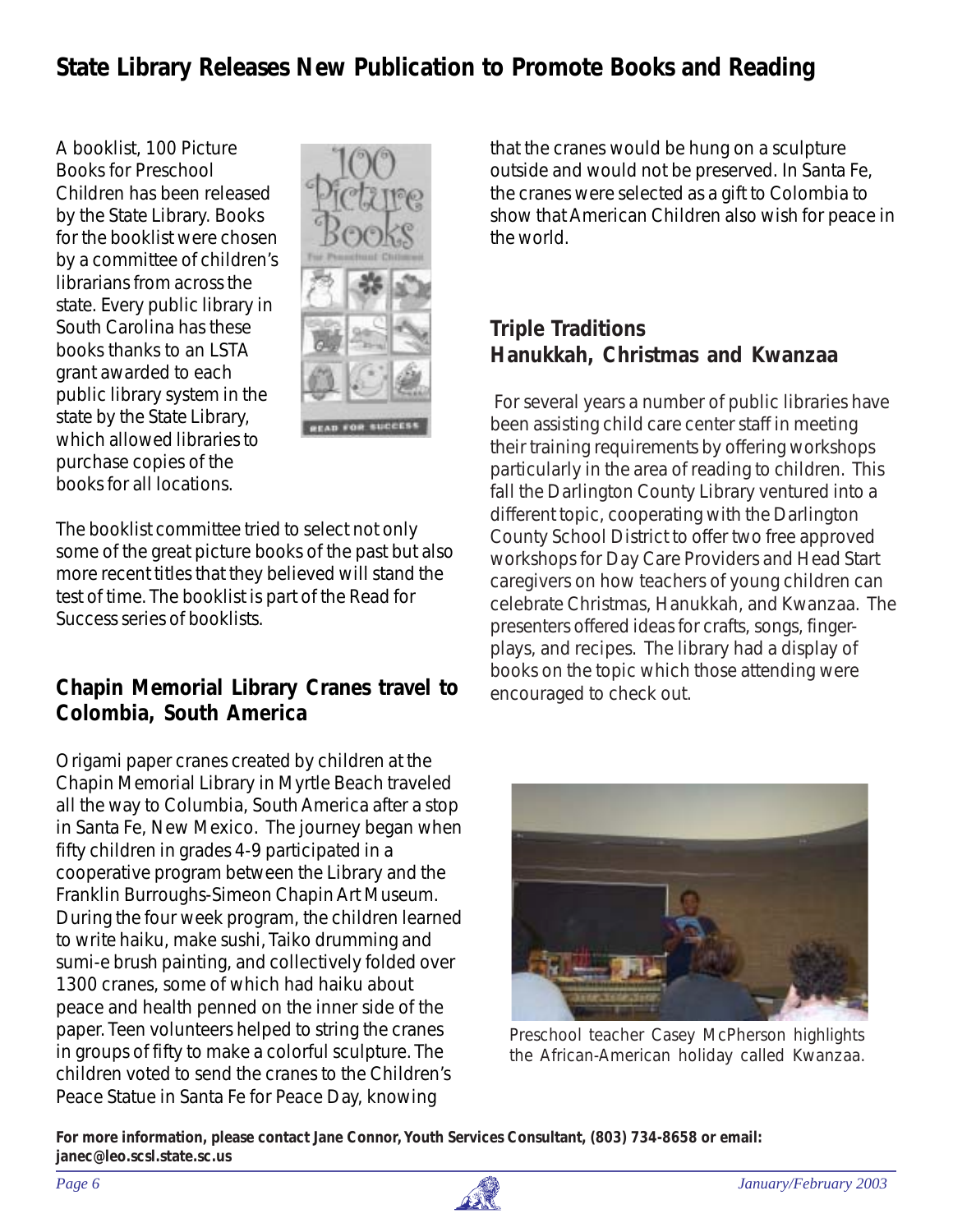# NEWSWORTHY

As part of its tenth anniversary celebration of it's Main Library, the **Richland County Public Library** is hosting a special exhibit on Maurice Sendak on the first level of the Main Library from February through mid-May. An interactive adventure for children of all ages, the exhibit-"Where the Wild Things Are: Maurice Sendak in His Own Words and Pictures"-invites guests to view the life work of illustrator and writer Maurice Sendak through photographs, illustrations and hands-on activities. Children will be able to slide into a giant bowl of soup (from Chicken Soup with Rice), steer a miniature version of Max's ship (from Where the Wild Things Are) and much more. The exhibit, originally opened in Atlanta and makes its only other appearance in the Southeast at RCPL, will be open to the public during regular library hours at no charge from February 3 to May 18.

The **Furman University library** staff is using humor to cope with the inconveniences encountered during the \$25 million renovation and expansion of their library. The staff have adopted a hospital theme for the overall project – ICU (intensive construction unit). Some of the activities include staff wearing surgical garb every Friday, handing out syringe-like pins and administering shock therapy (free coffee during exam week). For further details, check out the library's construction web site: http://library.furman.edu/icu

The **Laurens County Library**, along with the United Way of Laurens County and the two Laurens County School Districts, is sponsoring the Imagination Library in Laurens County. Initiated and supported by the Dollywood Foundation, the Imagination Library is designed to promote literacy among young children. Children ages five and under sign up and receive a free, age-appropriate hardcover book every month through the mail. Through early December, nearly one thousand children have enrolled in the program. Each year, the Library plans to have a party for fiveyear-olds to encourage them and their parents to sign up for library cards and to use the Library as their source for books once they pass the age to receive them through the Imagination Library.

Marilyn Tsirigotis, Director of the **Clarendon County Library**, has been named as Vice President/President Elect of the South Carolina Library Association. "I am excited to be part of such an active and growing association," she said.

**Cherokee County Library** is celebrating its centennial! The library started with 200 books from the Literacy Club, \$500 from City Council, and free use of a room in the City Hall in November 1902, with its grand opening coming on April 2, 1903. Today, the library's collection is over 100,000 books as well as CDs, vidoes, etc. Congratulations Cherokee County Library!

#### *In Memoriam.....*

Justine "Judy" Carroll Geckle, Northeast Branch Manager for the Richland County Public Library, died on November 26 at the age of 63.